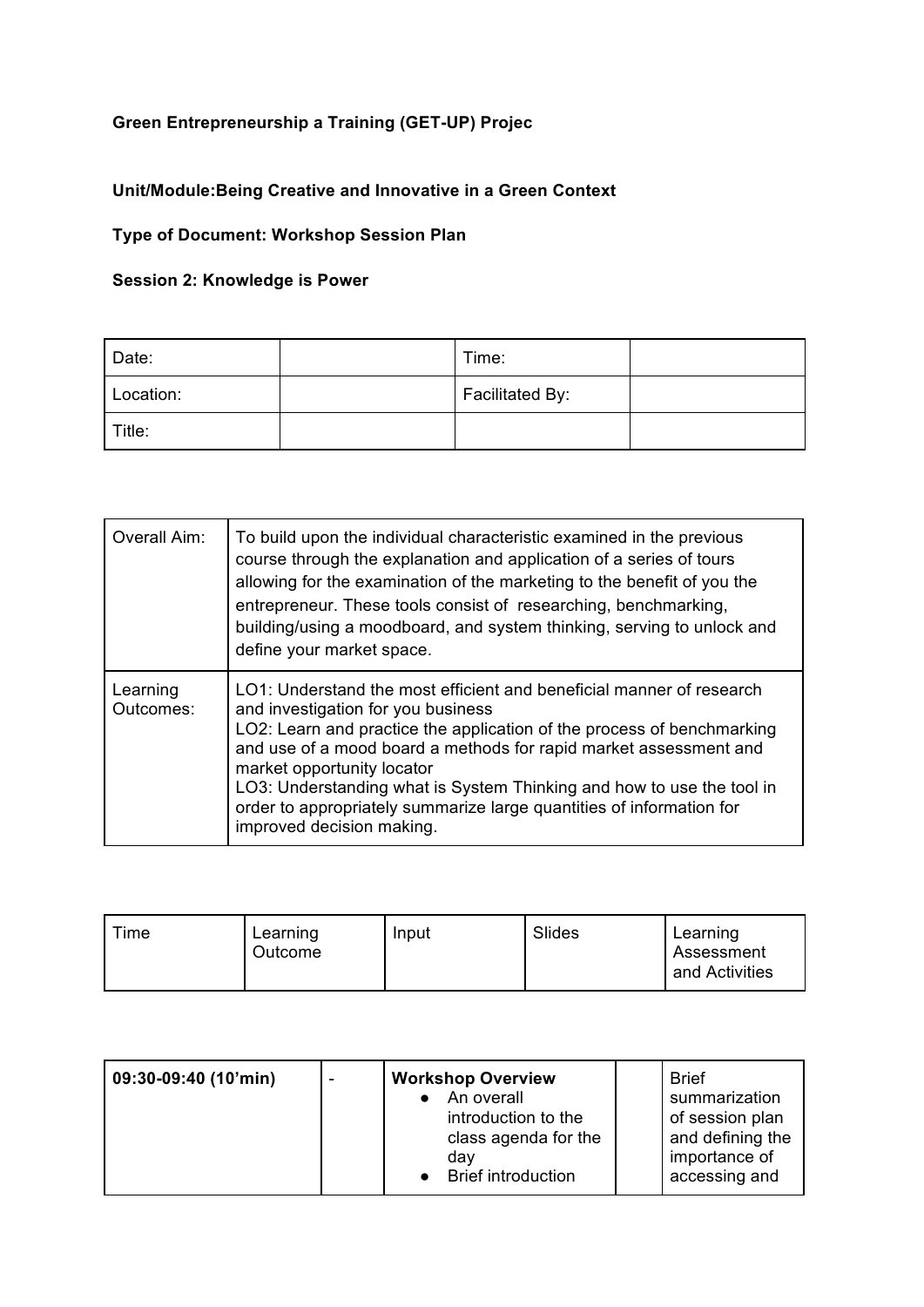|                      | into the tops of<br>researching,<br>benchmarking,<br>building/using a<br>moodboard, and<br>system thinking                                                                                                                                                                                                                                                                       | analyzing<br>market.                                                                                                                                                                |
|----------------------|----------------------------------------------------------------------------------------------------------------------------------------------------------------------------------------------------------------------------------------------------------------------------------------------------------------------------------------------------------------------------------|-------------------------------------------------------------------------------------------------------------------------------------------------------------------------------------|
| 09:40-10:00 (20'min) | <b>Researching and</b><br>investigating<br>Understand how to<br>appropriately sort<br>through online and<br>offline resources in<br>order to arrive to the<br>valuable information<br>How to generate<br>insights from the<br>investigation and<br>research into a topic<br>Development of<br>$\bullet$<br>ability to summarize<br>information without<br>loss of pertinent data | Refining the<br>techniques of<br>students to<br>access<br>information<br>needed through<br>the benefits of<br>the digital era<br>How to turn<br>mass<br>information into<br>insight |
| 10:00-10:15 (15'min) | <b>Benchmarking</b><br>Introduction into the<br>origins and<br>applicable use of<br>benchmarking<br>Understanding how<br>to use benchmarking<br>to find market space<br>Application of<br>benchmarking in<br>order to define a<br>business opportunity<br>business innovation                                                                                                    | Lecture on the<br>use of<br>Benchmarking<br>to analyze the<br>market, the<br>positioning of a<br>company, and<br>the opportunities<br>which the<br>market offers                    |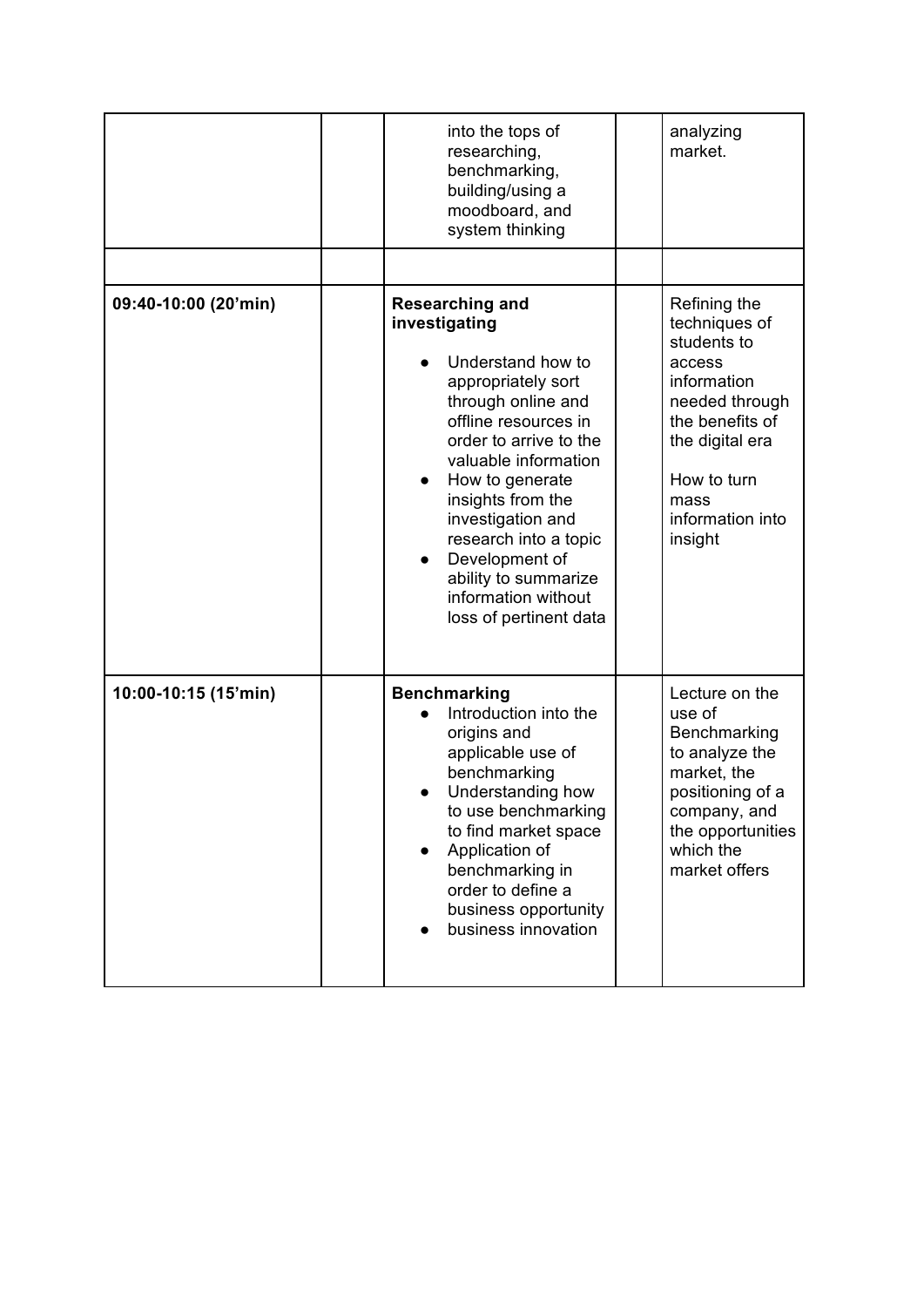| 10:15-10:35 (20'min) | Moodboard<br>Introduction to a<br>moodboard as a tool<br>for examination of<br>the ecosystem of the<br>market<br>How to use the tool<br>in your own<br>enterprises<br>The benefits a<br>$\bullet$<br>moodboard gives in<br>summarizing<br>information,<br>providing<br>opportunities for<br>analysis, and<br>uncovering new<br>windows in the<br>sector | Introduction of<br>moodboard and<br>examination of<br>functionality<br>through case<br>studies from<br>experience of<br>Rapsodia<br>Innovation<br>Center                     |
|----------------------|---------------------------------------------------------------------------------------------------------------------------------------------------------------------------------------------------------------------------------------------------------------------------------------------------------------------------------------------------------|------------------------------------------------------------------------------------------------------------------------------------------------------------------------------|
| 10:35-10:50(15'min)  | <b>System Thinking</b><br>Introduction of the<br>tool, origins in the<br>software world, and<br>application to<br>business practices<br>Understanding how<br>$\bullet$<br>to visually digest the<br>large quantity of<br>information one<br>accumulates over<br>the course of an<br>investigation.                                                      | Lecture on the<br>methodology of<br><b>System Thinking</b><br>with specific<br>examples of how<br>it has been<br>applied in variety<br>of business<br>innovation<br>settings |
| 10:50-11:00 (10'min) | Review, Conclusion,<br><b>Summary</b><br>A review of the<br>session and highlight<br>of key lessons<br>learned from the<br>exercises and<br>discussions<br>Summary of the tools<br>mentioned and<br>passing out of<br>materials which<br>overview days<br>course (Toolkit)                                                                              | Providing toolkit<br>in the form<br>leaflets stating<br>the breakdown,<br>key points, and<br>application of the<br>learned tools                                             |